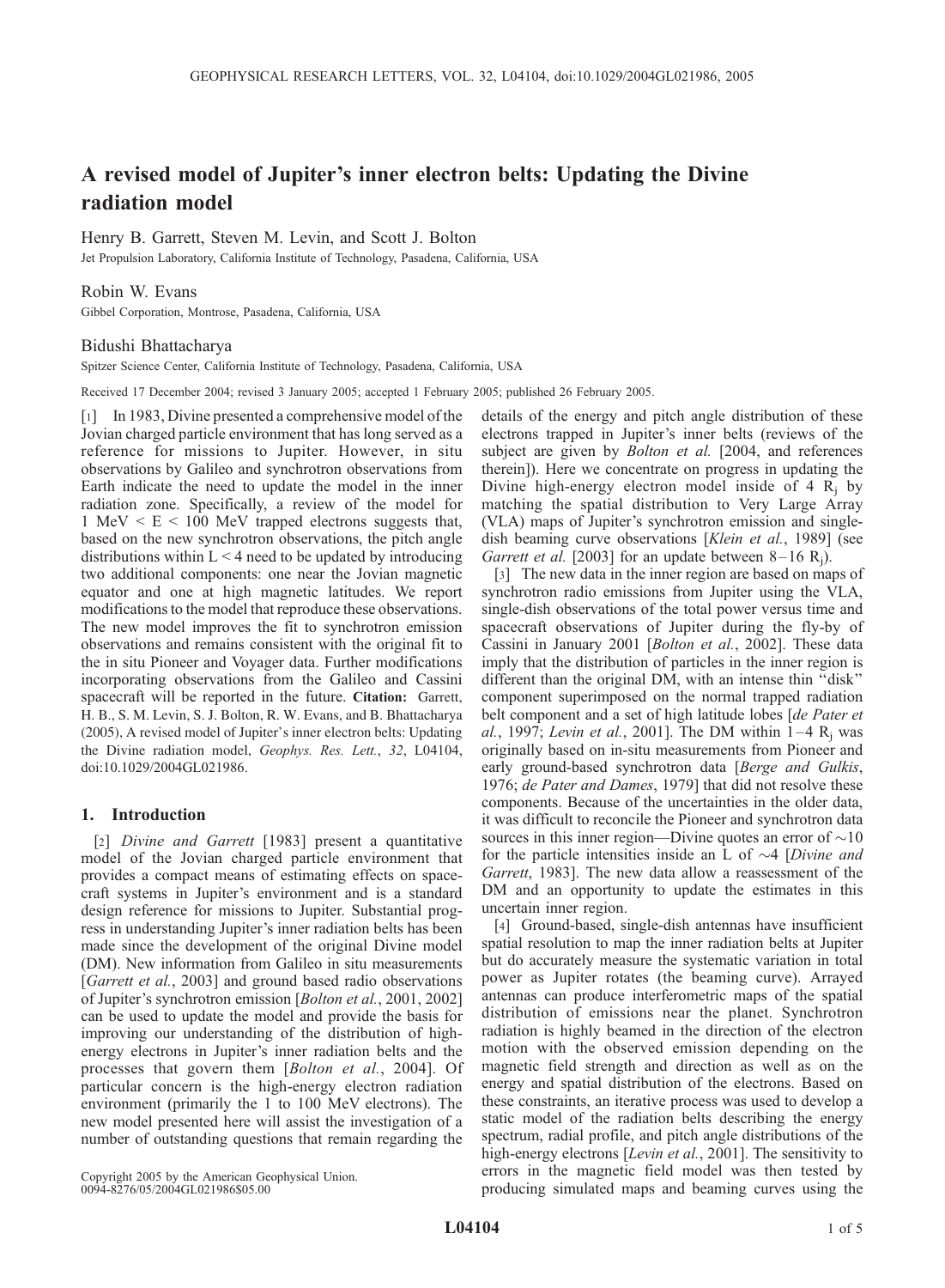

Figure 1a. Observed synchrotron emissions at 1.4 GHz and CML 200 $^{\circ}$  for E > 1 MeV [Levin et al., 2001]. The color scale is linear from 0 (black) to 8.74  $\times$  10<sup>8</sup> Jy/ steradian (yellow). Field lines shown correspond to L-shells 1.5, 2.0, 2.5, 3.0, and 3.5 projected onto the meridional plane.

O6 and VIP4 magnetic field models [Connerney, 1993; Connerney et al., 1998].

[5] As shown in Figure 1a [Levin et al., 2001], VLA images at decimetric wavelengths indicate the presence of radiating electrons at high magnetic latitudes as well as near the magnetic equator of Jupiter. To reproduce the high latitude emissions, models of the Jovian synchrotron emission usually contain two distinct high-energy electron distributions: a component with small pitch angles and a strongly pancake-shaped component concentrated close to the magnetic equator. Observations of the emissions' polarization and beaming are consistent with this bi-modal electron pitch angle distribution [Roberts, 1976].

[6] Levin's static model [*Levin et al.*, 2001] is used here to assess the DM's capability to simulate synchrotron emission observations—the estimated DM synchrotron emission plot is presented in Figure 1b (images are plotted on the same color scale). While differences between the emissions based on the DM and the observations could be due to long term temporal variations, we find that two simple modifications to the DM can account for the majority of differences between them.

#### 2. Changes in the Model

[7] Although the Jovian synchrotron emission levels as viewed from the Earth have varied from  $\sim$ 3.6 Jy to  $\sim$ 5.5 Jy between the 1970s and 1990s [Bolton et al., 2002], evidence suggests that the general emission pattern has been constant. Thus the spatial structure of the original DM needs to be reconsidered. To explore possible modifications, two changes to the DM were introduced, both effective only in the inner magnetosphere. First, the match to the synchrotron observations was improved by slightly reducing the flux for  $L < 4$  and adding a component sharply restricted to pitch angles near 90°. Second, in order to match the observed high-latitude synchrotron lobes, a component is introduced which peaks at low pitch angles within a limited range of L. Each of these changes is discussed below.

[8] *Levin et al.* [2001] showed qualitatively that an isotropic component and an equatorial (pancake) component with pitch angle dependence  $\sin^{40}\alpha$  (where  $\alpha$  is pitch angle) matched the synchrotron maps and beaming curves well at 1.4 GHz. To approximate this feature for  $L < 4$ , an equatorial component has been added and the original, more isotropic flux reduced by 48% from the original DM. Specifically, we replace the Divine electron flux (F<sub>DG</sub>) by F<sub>1</sub>, with dependence on pitch angle  $\alpha$  as shown in equation (1).

$$
F_1 = F_{DG}(0.48 + 1.80 \sin^{40}(\alpha))
$$
 (1)

[9] The observed high-latitude lobes can only be produced by electrons with pitch angles far from the magnetic equator  $\sim 90^\circ$  region. The high latitude lobes are spatially localized, representing electrons with small pitch angles at a narrow range of L-values. To represent this, a component localized between  $2.0 \le L \le 2.3$  is added to F<sub>1</sub>. This component is most simply approximated by:

$$
F_2 = F_1(0.6 \sin^{-3}(\alpha))
$$
 (2)

For  $\alpha > \alpha_c$  where  $\alpha_c$  is the critical atmospheric cut-off pitch angle. This component must be feeding the loss cone near  $L = 2$  and requires a process to maintain this distribution since radiation losses, inward radial diffusion and atmospheric losses would deplete this component. The relative importance of these processes is discussed by Santos-Costa et al. [2001] and Bolton et al. [2004].

 $[10]$  The final result, F', is:

$$
F' = F_{DG} \t L \ge 4.0
$$
  
F' = F<sub>1</sub> + F<sub>2</sub> 2.0 < L < 2.3 (3)

otherwise:

$$
F' = F_1 \qquad L \leq 2.0 \text{ or } 2.3 \leq L < 4.0
$$

### 3. Comparison With Observations

[11] In this section, the expected synchrotron emission based on the revised DM is compared with several different



Figure 1b. Predicted 1.4 GHz emissions at CML 200° using the original DM electron radiation distributions for  $E > 1$  MeV. The color scale and field lines are the same in both figures.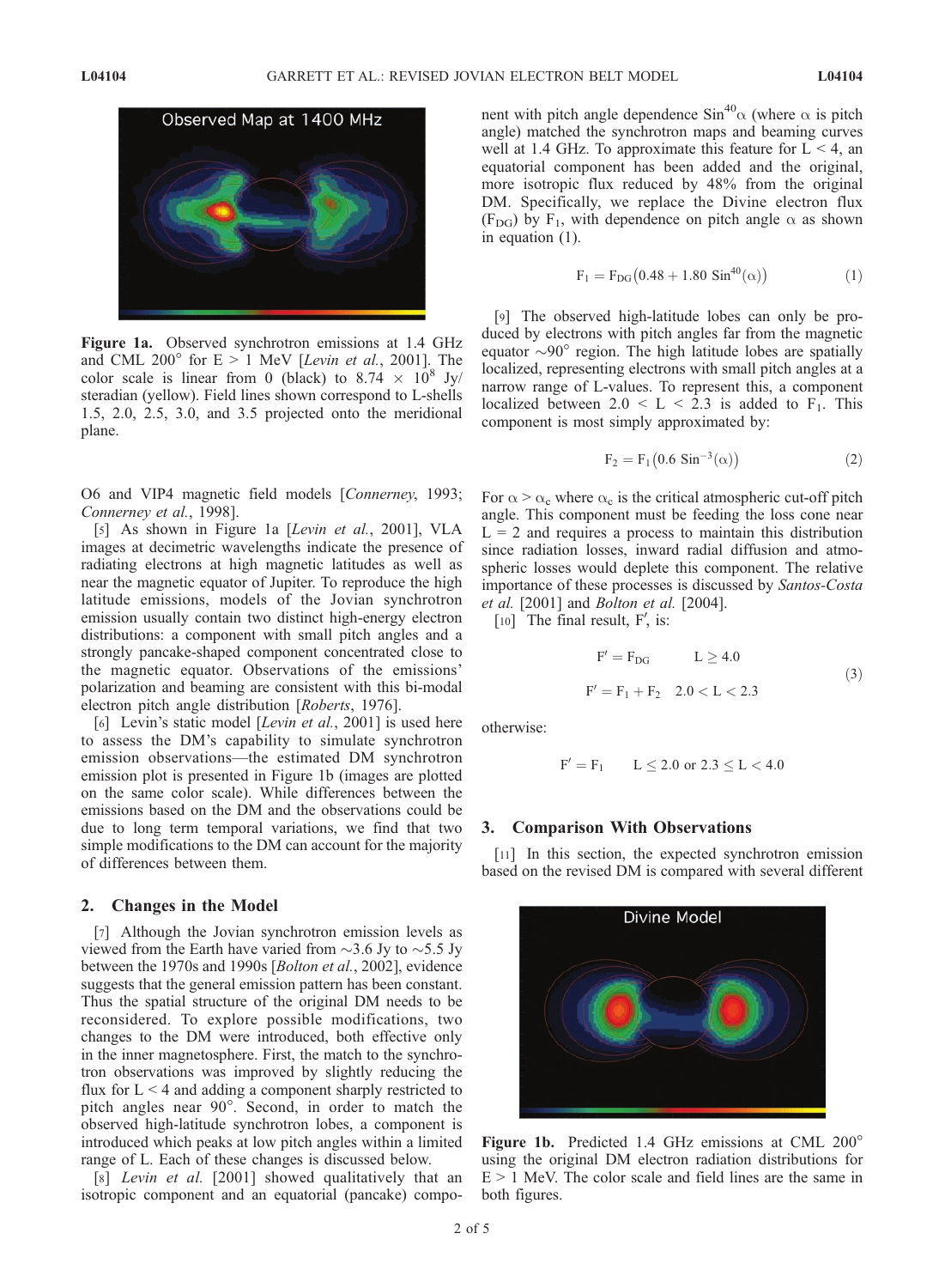

Figure 2. Predicted synchrotron emissions at 1.4 GHz and CML  $200^\circ$  for the modified DM electron radiation distributions for  $E > 1$  MeV. The color scale and field lines are identical to those in Figures 1a and 1b.

observations. We have not optimized the fit to the synchrotron observations as the data sources and a meaningful quantitative evaluation parameter have yet to be finalized. Rather, we adjusted parameters until agreement between the new model and the different types of observations was judged to be qualitatively adequate. As a first example, Figure 2 illustrates the resulting synchrotron emission image predicted by the modified DM for 1.4 GHz at CML 200 (CML = Central Meridian Longitude). The maps generated from the models have been appropriately averaged over a partial rotation and smoothed to simulate the time averaging and finite spatial resolution associated with the VLA observations. Both components are clearly present and of similar amplitude and location as the observations. Predictions at other CMLs give similar results. In addition to the improved high-latitude lobes, the equatorial emission better matches the asymmetry of the observations—the equatorial electron component combines with the higher order magnetic field terms to produce east-west and north-south asymmetries associated with the shape of the magnetic equatorial surface. Similarly, Figure 3 compares the emission curves for a



Figure 3. Emission curves for a straight line cut along the magnetic equator at  $CML = 200^{\circ}$  for the synchrotron data (solid line), original DM (dotted), and modified model (dashed). The curves are normalized to a peak value of unity on the vertical (emission) axis. The horizontal axis corresponds to position in  $R_i$  along the cut, with Jupiter at the origin. The modified model produces a better match to the observed East-West asymmetry.



Figure 4. Synchrotron beaming curve at the equator for the modified DM as a function of CML. The dotted line is the original DM, the solid line is the modified version, and the open symbols are the data.

straight line cut along the magnetic equator at  $CML = 200^{\circ}$ for the synchrotron data, the original DM, and the modified model. The modified Divine model approximates the emission data, duplicating the asymmetry between the east and west portions of the image. Another spatial aspect of the emissions is the equatorial beaming curve. Figure 4 compares this curve as a function of CML for the DM, the new model, and the observations. Agreement between the modified DM and the beaming data is improved over the original DM.

[12] Calculating total synchrotron power as a function of frequency, we find that the modifications introduced here change the frequency spectrum by less than 20%, and remain in rough agreement with observations. The largest discrepancy between model and observations (2.5 more synchrotron emission is predicted by DM than observed by Cassini at 13.8 GHz) is only slightly improved due to these modifications, suggesting the need for optimization of the electron energy distribution.

## 4. Comparisons of Revised Model With in Situ Particle Measurements

[13] This section of the paper compares the predicted particle fluences based on the modified DM with the



Figure 5. Integral  $E > 30$  MeV electron omni-directional flux along contours at latitudes of  $0^{\circ}$  and  $40^{\circ}$  versus L-shell for the original DM (solid lines) and the modified model (dashed lines).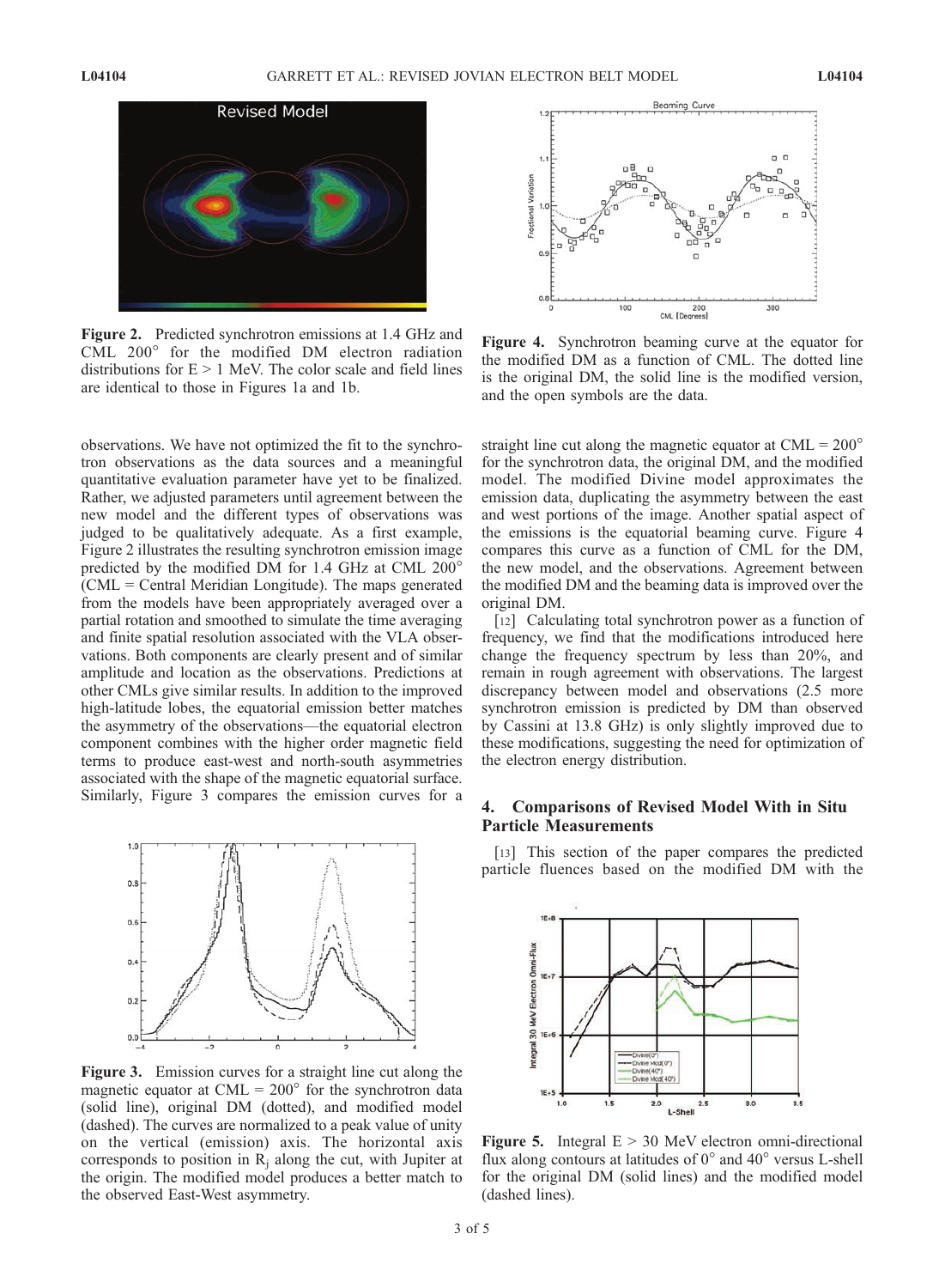

Figure 6. Electron integral fluxes at 31 MeV for the Pioneer 11 fly-by [*Van Allen et al.*, 1975], the original Divine model (DV), and the modified model (GL). Units are particles/(cm<sup>2</sup>-s). The black line corresponds to the L-shell for the O6 magnetic field model. The modified model remains consistent with both the Divine model and the Pioneer data over the observed L-shells.

original in situ data. First consider the effect of the changes on the integral omni-directional flux versus L-shell. In Figure 5, the original and modified omni-directional integral electron fluxes are compared at  $0^{\circ}$  and  $40^{\circ}$  over a range of L-shells for  $E = 30$  MeV. After integration over pitch angle, the enhancements of the modified model over the original are within a factor of (Modified Flux/Original Flux)  $\leq 3.0$ with an average value of  $\sim$ 1.25. The primary differences appear at  $L = 2-2.3$  where the high latitude component is important.

[14] Of the Pioneer and Voyager data, the Pioneer 11 orbit demonstrates the largest variation due to the model changes. Figure 6 compares the Pioneer 11 integral flux data at 31 MeV [Van Allen et al., 1975] with the original DM and with the modified version. Note that the new model is within  $\sim$ 3 – 4 of the Pioneer 11 data—well within the original estimate of a factor of 10.

#### 5. Discussion and Conclusions

[15] The Divine radiation model has been a useful tool for evaluating the Jovian radiation environment for 20 years. Synchrotron observations from the ground suggested that the model inside  $4 R_i$  required updating to incorporate both an equatorial and a high latitude component for  $E \geq 1$  MeV electrons. In an attempt to update the original model to better represent the synchrotron observations, first order modifications were made to the pitch angle distributions between L-shells of 2 and 4. Although we did not optimize the fits to the observations in a quantitative sense, these simple corrections were found to adequately predict large-scale features in several of the synchrotron observations. This does not represent a unique solution as solutions with slightly different pitch angle distributions could be made to fit equally well, but does indicate the general requirement of a bi-modal electron distribution. Indeed, the electron energy spectrum and its dependence on pitch angle remains an important parameter with insufficient constraints.

[16] *Dulk et al.* [1999a, 1999b] demonstrated the presence of a significant and persistent electron component having equatorial pitch angles  $\alpha < 27^{\circ}$  consistent with the Galileo probe observations of a softer isotropic energy spectrum component and a harder pancake component for  $L < 2.5$  [Mihalov et al., 2000; Bolton et al., 2004]. While comparison of Figures 1a and 2 shows an improvement in the DM capability to reproduce this high latitude emission, the fall off in emission along the field lines toward lower latitudes can be improved with better information on the energy spectrum. Data for this work are in hand and will be analyzed in the future. The source of the increase in small pitch angle electrons at  $L < 2.3$  remains controversial, however, with suggestions ranging from Amalthea to ring effects to natural pitch angle scattering [*Bolton et al.*, 2004]. The sharply defined ''pancake'' distribution is thought to be a product of adiabatic inward radial diffusion under the influence of satellite sweeping and ring losses [*Bolton et al.*, 1989, 2004]. Finally, the modifications, when integrated over pitch angle, were within a factor of 3 of the original model predictions and within a factor of 3 to 4 of the spacecraft observations in this inner region where Divine quoted an uncertainty factor of  $\sim$ 10. Thus, the fluxes computed for the modified model are within the original model's estimated range relative to the spacecraft and synchrotron data.

[17] Acknowledgments. We thank I. Jun and J. M. Ratliff for helpful comments and discussion. This research was carried out at the Jet Propulsion Laboratory, California Institute of Technology, under a contract with the National Aeronautics and Space Administration.

#### References

- Berge, G. L., and S. Gulkis (1976), Earth-based radio observations of Jupiter: Millimeter to meter wavelengths, in Jupiter, edited by T. Gehrels, pp. 621-692, Univ. of Ariz. Press, Tucson.
- Bolton, S. J., S. Gulkis, M. J. Klein, I. de Pater, and T. J. Thompson (1989), Correlation studies between solar wind parameters and the decimetric radio emission from Jupiter, J. Geophys. Res., 94, 121-128.
- Bolton, S. J., S. M. Levin, S. L. Gulkis, M. J. Klein, R. J. Sault, B. Bhattacharya, R. M. Thorne, G. A. Dulk, and Y. Leblanc (2001), Divine-Garrett model and Jovian synchrotron emission, Geophys. Res. Lett., 28, 903 – 906.
- Bolton, S. J., et al. (2002), Ultra-relativistic electrons in Jupiter's radiation belts, Nature, 415, 987-991.
- Bolton, S. J., R. M. Thorne, S. Bourdarie, I. De Pater, and B. Mauk (2004), Jupiter's inner radiation belts, in Jupiter: The Planet, Satellites and Magnetosphere, edited by F. Bagenal, T. Dowling, and W. McKinnon, pp. 671 – 688, Cambridge Univ. Press.
- Connerney, J. E. P. (1993), Magnetic fields of the outer planets, J. Geophys. Res., 98, 18,659 – 18,679.
- Connerney, J. E. P., M. H. Acuna, N. F. Ness, and T. Satoh (1998), New models of Jupiter's magnetic field constrained by the Io flux tube footprint, *J. Geophys. Res.*, 103, 11,929-11,939.
- de Pater, I., and H. A. C. Dames (1979), Jupiter's radiation belts and atmosphere, Astron. Astrophys., 72, 148-160.
- de Pater, I., M. Schultz, and S. Brecht (1997), Synchrotron evidence for Amalthea's influence on Jupiter's electron radiation belt, J. Geophys. Res., 102, 22,043 – 22,064.
- Divine, N., and H. B. Garrett (1983), Charged particle distributions in Jupiter's magnetosphere, J. Geophys. Res., 88, 6889 – 6903.
- Dulk, G. A., Y. Leblanc, R. J. Sault, S. J. Bolton, J. H. Waite, and J. E. P. Connerney (1999a), Jupiter's magnetic field as revealed by the synchrotron radiation belts: I. Comparison of a 3-D reconstruction with models of the field, Astron. Astrophys., 347, 1029-1038.
- Dulk, G. A., Y. Leblanc, R. J. Sault, S. J. Bolton (1999b), Jupiter's magnetic field as revealed by the synchrotron radiation belts: II. Change of the 2-D brightness distribution with DE, Astron. Astrophys., 347,  $1039 - 1045.$
- Garrett, H. B., I. Jun, J. M. Ratliff, R. W. Evans, G. A. Clough, and R. W. McEntire (2003), Galileo Interim Radiation Electron Model, JPL Publ.,  $03 - 006$ , 85 pp.
- Klein, M. J., T. J. Thompson, and S. J. Bolton (1989), Time-variable phenomena in the Jovian system, edited by M. J. S. Belton, NASA Spec.  $Publ., SP-494, 151-155.$